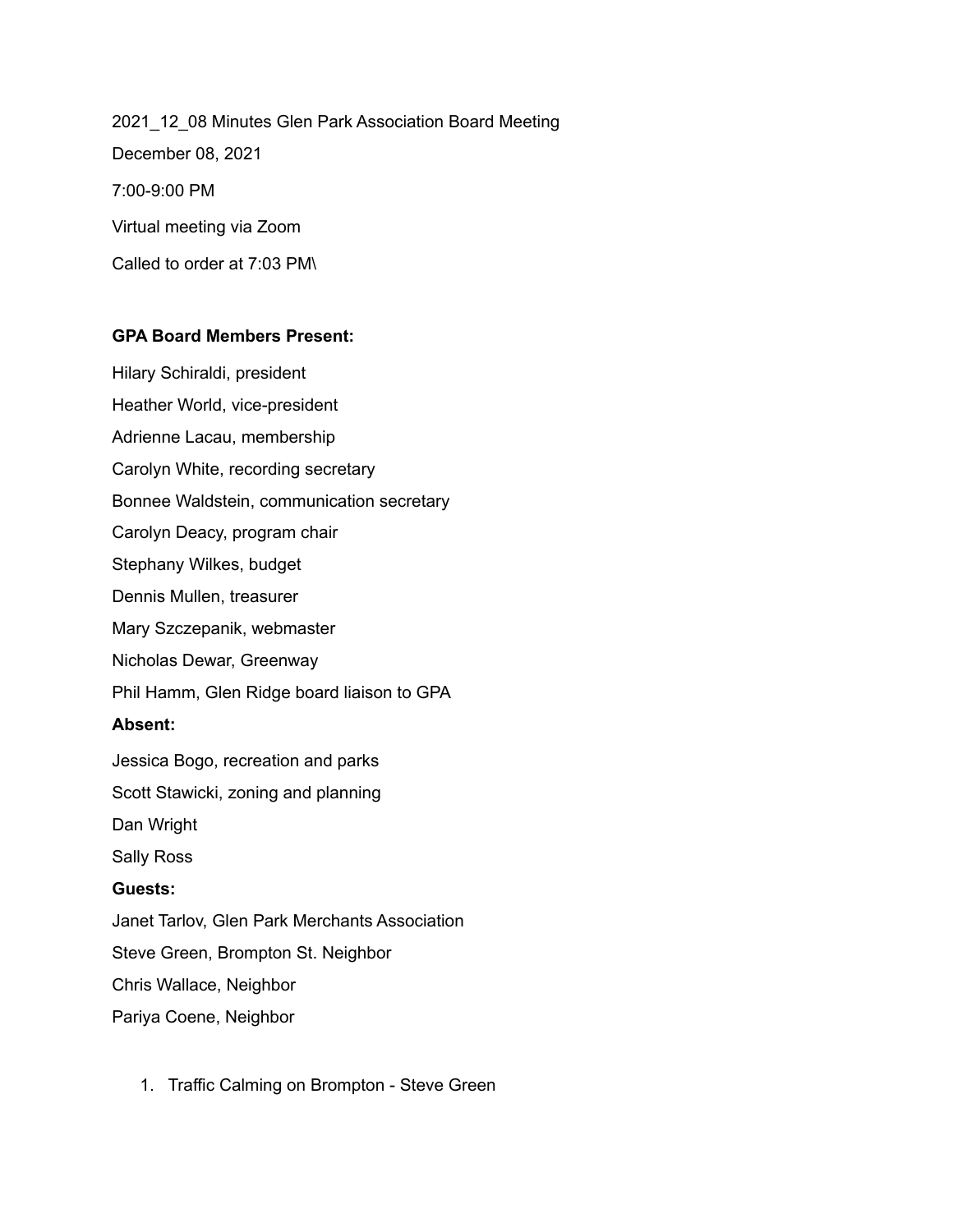- a. Steve brought to the attention of the board the serious traffic issues on Brompton St. near the Glen Park School.
- b. Steve also met with Supervisor Mandelman on Nov 14 to discuss the traffic problems.
- c. Potential solutions to relieve the traffic on Brompton and rerouting will impact the greater Glen Park traffic. It was suggested that Steve work with Jeff Tumlin from SFMTA, and also with Dan Wright, who has been very active on neighborhood transportation issues, especially with the Elk & Sussex crosswalk.
- d. Heather moved to invite Steve Green to be the Chair of the Transportation Committee. Adrienne seconds. MSP.
- e. Volunteers for the committee are Stephany, Bonnee, Pariya and Carolyn W. and Dan Wright who is not in attendance.
- 2. Minutes of November Board Meeting and October Quarterly Meeting
	- a. Adrienne moves to approve Nov. board meeting minutes Heather seconds. MSA.
	- b. Heather moves to approve October Quarterly Meeting minutes, Mary 2nds, 1 abstained MSP.
- 3. Canyon Market 15th Anniversary Janet Tarlov
	- a. The celebration kicked off with a Patio Party attended by Mayor Breed, Sen. Weiner, Supervisor Mandelman, Bean Dufty and Jeff Sheehy. There was a week-long celebration with specials and a charity auction.
- 4. Glen Park Association Winter Quarterly Meeting, January 13,, 2022
	- a. GPA Board election: 7PM 7:15 PM
	- b. Candidate Forum: 4 candidates running in the special election for the State Assembly seat vacated by David Chiu (AD-17).
	- c. The GPA will invite the Diamond Hts and Upper Noe neighborhood associations to participate
	- d. Proposed format: 3 min each candidate for introductory statements, then each candidate will be asked the same questions. Questioning will rotate between the 3 organizations

**Action**: Hilary to contact DHCA

**Action**: Heather to contact Upper Noe

e. Dry run to be scheduled. The January Board meeting is rescheduled to Jan 19.